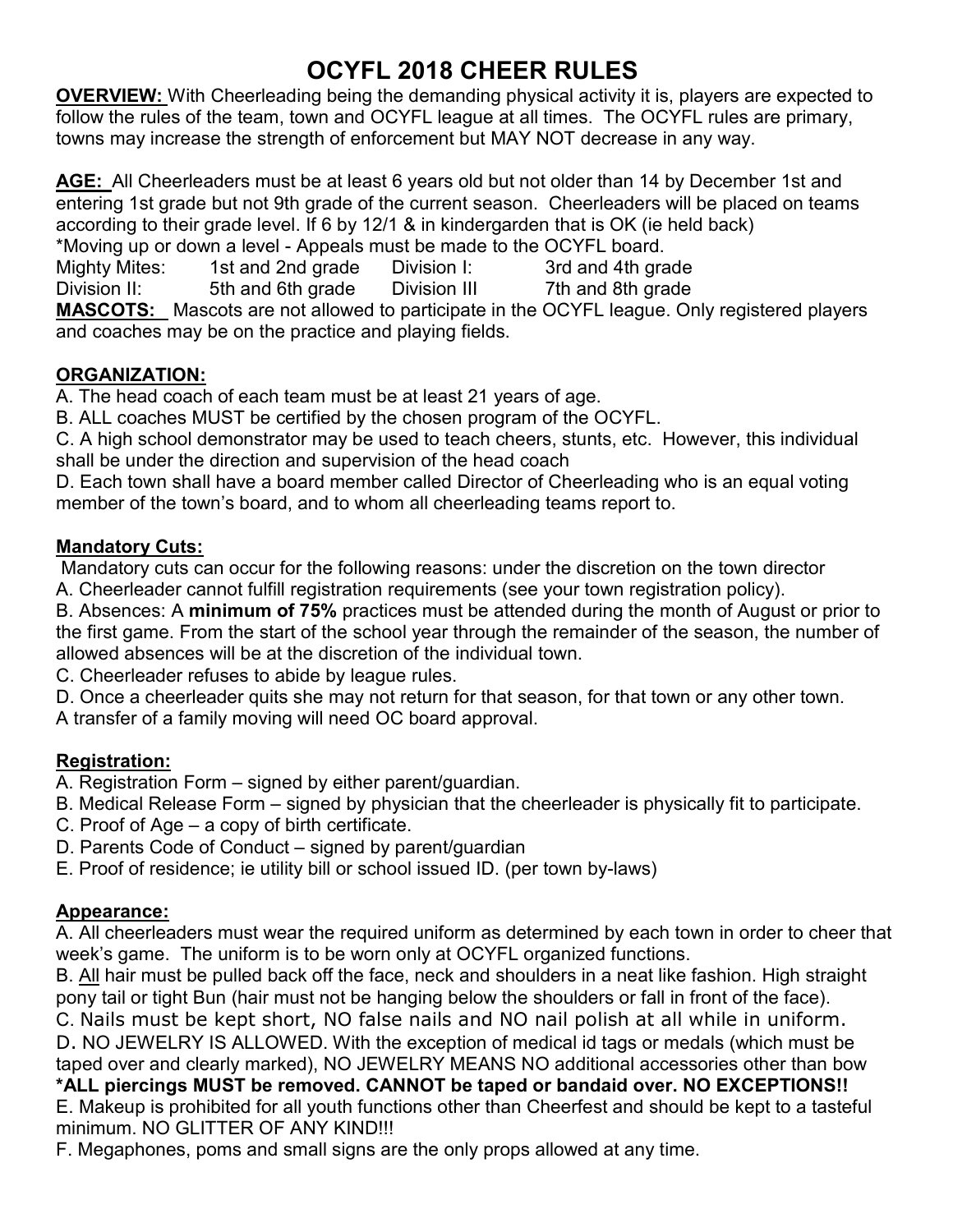# Safety and Stunting:

A. No stunt or pyramids shall be higher than 2 persons.

B. NO Tucks, flips or inversions of any kind. (Exception self-propelled tumbling - see tumbling)

- C. No seat, knee or body drops directly onto floor/ground.
- D. Back spotters are required for all stunts. And must be Hands on at all times

E. Front Spotters are required for all stunts higher than a thigh stand but can be removed at the discretion of the cheer director. Spotters must remain in position until the dismount is completed.

F. Mighty Mites may not exceed Thigh/Waist stand level. (Single Leg Stunts allowed at thigh/waist level. May do single base thigh stands)

- Division 1 may not exceed Prep level. (Single Leg stunts at prep level braced. All cradle catches must be approved by the director)
- Division 2 may do Extensions. May do single leg stunts (lib, arabesque, scale etc) at prep level ONLY. Floor Level inversions are allowed.
- Division 3 may do Extensions. May do single leg stunts (lib, arabesque, scale etc) at prep level and extension level braced. Prep level inversions are also allowed.
- Division 3 may extend single leg stunts only in a pyramid as long as braced on both sides by preps

G. ALL Basket tosses, elevator tosses and similar multi-based tosses are prohibited.

H. ALL Release moves other than a straight ride cradle and leap frog are strictly prohibioted. Explaination: a flyer must remain in contact with at least 2 of the original stunt group members at all times. A tic tock within a pyramid is allowed provided it is braced on both sides by complete preps.

I. The total number of twists in a dismount from a stunt cannot be greater than one rotation and is limited to Division 3.

J. No stunting or tumbling during rain or on muddy ground. NO Stunting on hard surfaces

K. Coaches, trainers or helpers are not allowed to participate in stunting at any time.

L. Tumbling: All tumbling must be self-propelled hand to floor contact with the highest element being a back tuck. There is to be no tumbling after a back tuck.

In general, All stunting is at the discretion of the cheer director but may not exceed the above levels. Practices:

A. Pre-season practice shall not begin until the designated start date of the OCYFL.

B. At least 15 minutes of warm up exercise (to stretch and to limber-up) shall be included prior to practice, games and competitions.

C. Practices shall not exceed the following

- a. No more than 10 hours per week during pre-season.
- b. After pre-season practices are limited to 6 hours per week.
- c. No more than 2 hours of practice may be scheduled on any one day.
- d. Water and bathroom breaks will be given during practices as a squad.

D. No practice, stunting or participation at games shall be permitted without the head coach or approved certified coach.

# Games:

Each town will provide a safe, convenient area to cheer, free of fan interference. All teams must be ready to go within 15 mins of the start time of the game and must be on the field prior the coin toss. A. The home team will welcome the visiting team with the "Hello" cheer first.

- B. A coach from each team will travel with the team during the "Hello" cheer.
- C. Half time to be shared by both cheer teams, the visiting team will use the field first for their routine. Each team's performance should not exceed 2:30.

Each team will watch each other's routine, cheer and support each other.

D. Remaining time is to be spent with coach regrouping for the next half of the game.

E. During an injury of a player on either team, all cheerleaders will stop and take a knee while the player is being administered to.

F. No trips to concession stand or wandering the field during the game or half time. Eating in uniform is highly discouraged by OCYFL but will remain under the discretion of the individual town.